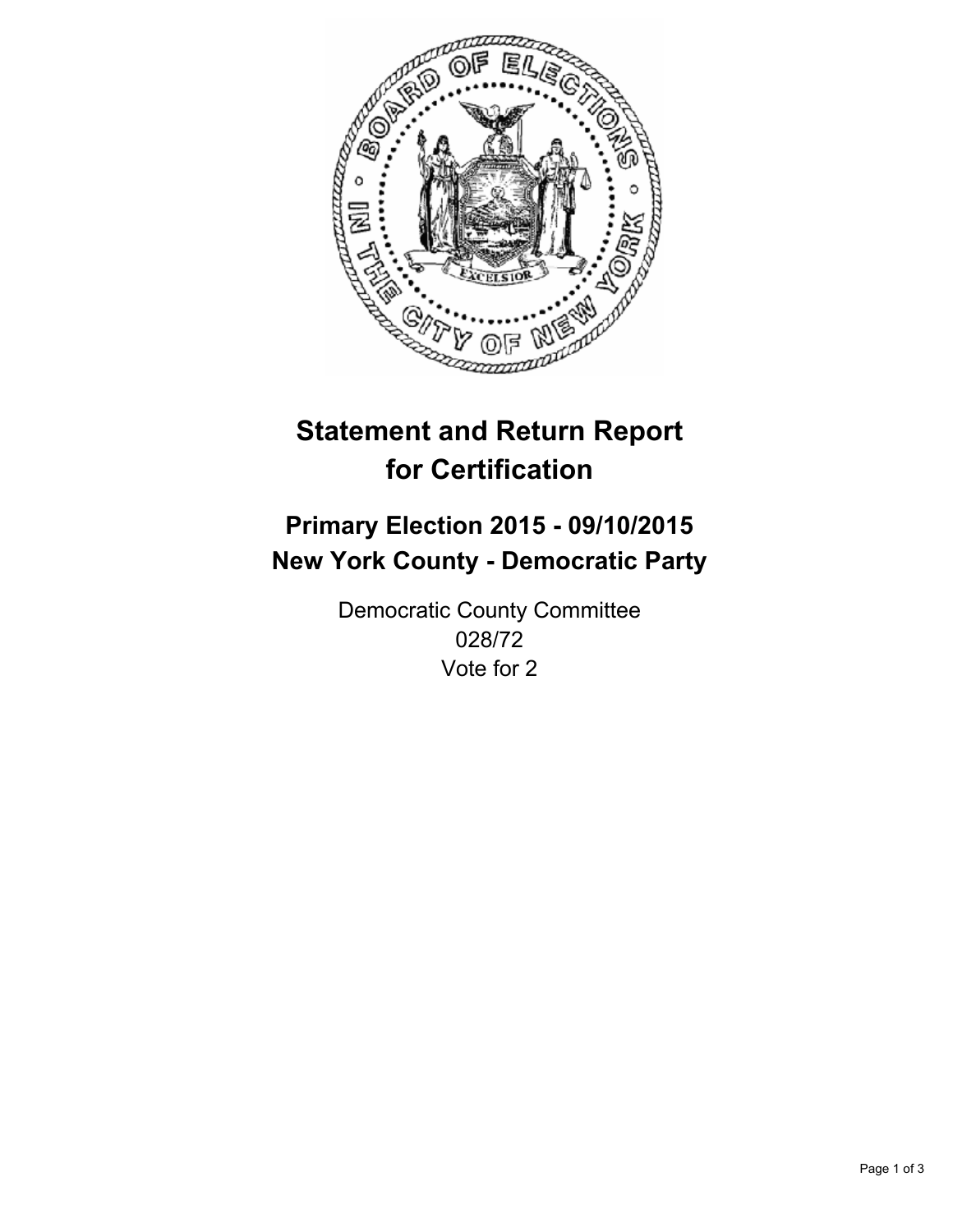

### **Assembly District 72**

| <b>PUBLIC COUNTER</b>                                    | 43       |
|----------------------------------------------------------|----------|
| ABSENTEE/MILITARY                                        | 0        |
| <b>AFFIDAVIT</b>                                         | $\Omega$ |
| <b>Total Ballots</b>                                     | 43       |
| Less - Inapplicable Federal/Special Presidential Ballots | 0        |
| <b>Total Applicable Ballots</b>                          | 43       |
| <b>BELGICA MEDINA</b>                                    | 14       |
| <b>GRACIELA MONTAN</b>                                   | 9        |
| YUDERKA VALDEZ                                           | 20       |
| LUIS VALDEZ JR.                                          | 15       |
| UNATTRIBUTABLE WRITE-IN (WRITE-IN)                       |          |
| <b>Total Votes</b>                                       | 59       |
| Unrecorded                                               | 27       |